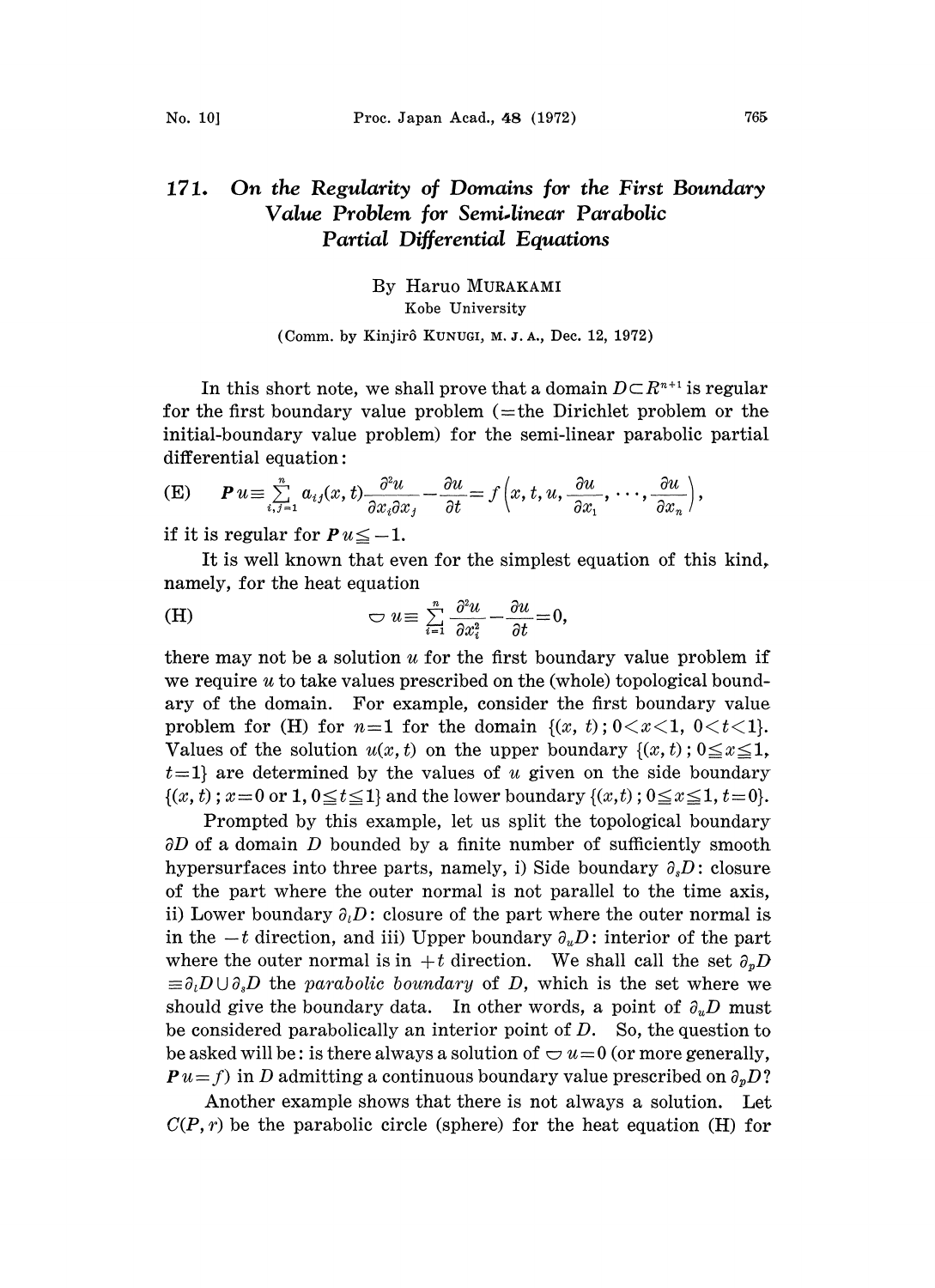## 766 **H. MURAKAMI** [Vol. 48,

 $n=1$  with centre  $P=(x, t)$  and radius r. By this we mean that  $C(P, r)$ is the curve expressed by a parameter  $\theta$  as follows:



Note that the curve  $C(P, r)$  is the level curve  $E(x, t; \xi, \tau)=1/r$  of the elementary solution

$$
E(x, t; \xi, \tau) = \begin{cases} \frac{1}{\sqrt{t-\tau}} \exp\left(-\frac{(x-\xi)^2}{4(t-\tau)}\right) & \tau < t \\ 0 & \tau \geq t. \end{cases}
$$

If  $u$  satisfies the heat equation, we see by Green's formula that

 $\frac{\pi}{2} u(\xi, \tau) \cos \theta \sqrt{\log \csc^2 \theta} d\theta = u(x, t).$ 

This mean value theorem shows that the top point P of  $C(P, r)$  is an irregular point for the domain surrounded by  $C(P, r)$ , for if we give continuous boundary data  $\beta$  on  $C(P, r)$  that vanishes except in a small neighbourhood of P, where we assume  $\beta > 0$  with  $\beta(P) = 1$ , then the solution u admitting  $\beta$  on  $C(P, r)$ , if it did exist, must satisfy

$$
1 = \beta(P) = u(x, t) = \int_{-\pi/2}^{\pi/2} \beta(\xi, \tau) \cos \theta \sqrt{\log \csc^2 \theta} \, d\theta < 1.
$$

Recently, E. G. Effros and J. L. Kazdan [1] proved that a boundary point where the outer normal is in the  $+t$  direction is regular for the heat equation if this point is parabolically touchable. They defined the parabolical touchability as follows. If  $u(x, t)$  is a solution of the

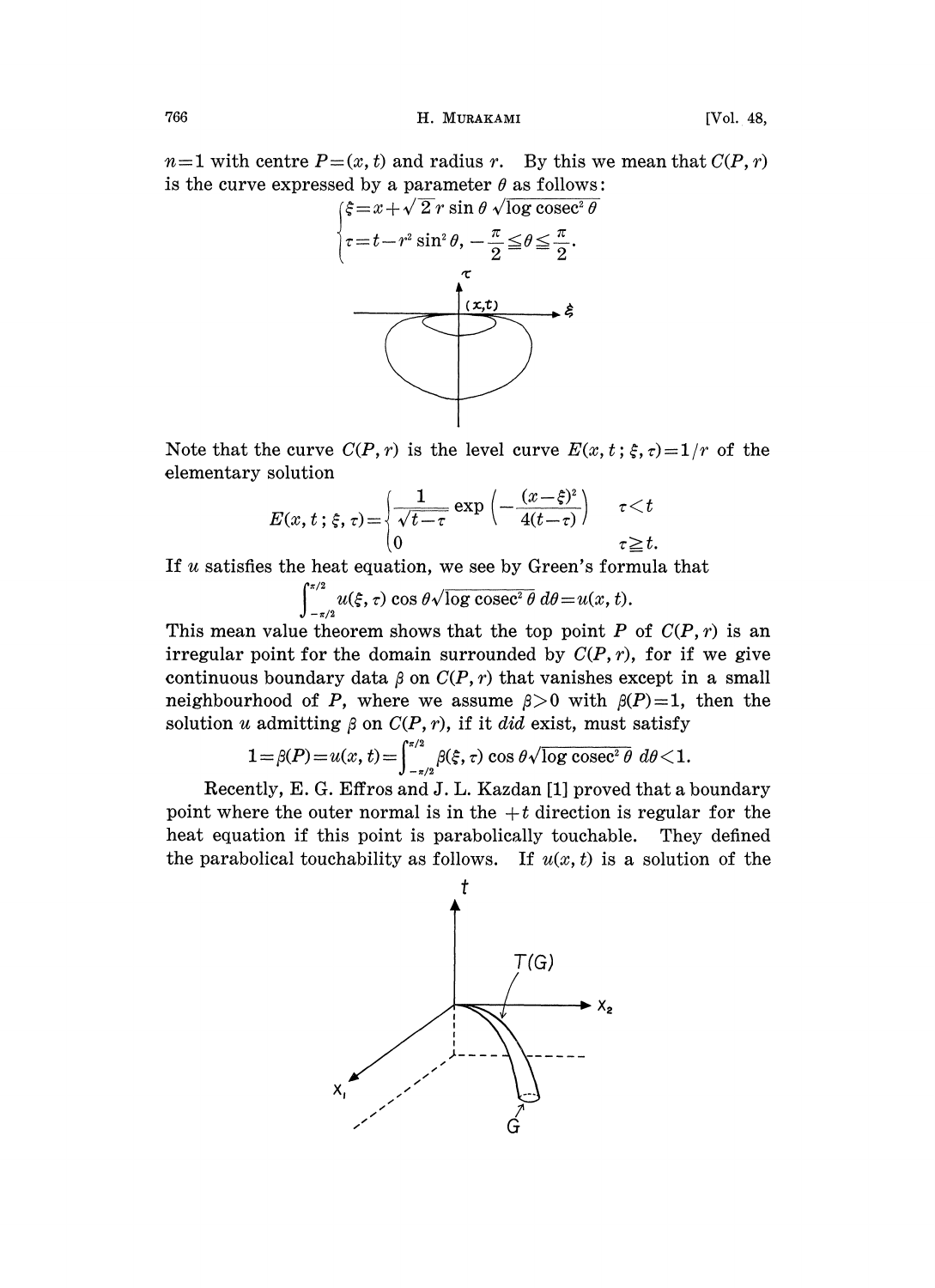heat equation (H) then clearly  $u(2^{\alpha}x, 4^{\alpha}t)$  is also a solution. By letting  $\tau(\alpha)(x, t) = (2^{\alpha}x, 4^{\alpha}t), \text{ and } T(G) = \{\tau(\alpha)(x, -1) \,;\, (x, -1) \in G, -\infty \leq \alpha \leq \infty\}$  $\bigcup \{ (0, 0) \}$  where G is a closed *n*-sphere in the hyperplane  $\{ (x, t) \, ; \, x \in \mathbb{R}^n, \}$  $t = -1$ , they defined that a point Q of  $\partial_p D$  is parabolically touchable if, upon translating D so that  $Q=(0, 0)$ , there is a tusk  $T(G)$  with  $T(G)$  $\overline{D} = \{(0, 0)\}\$ . This tusk plays a role analogous to that of Poincaré's cone for the Laplace equation.

Thus, by the following theorem, which asserts that a domain is regular for (E) if it is regular for  $P u \le -1$ , we see that a domain D is regular for

$$
\bigcirc u = f\left(x, t, u, \frac{\partial u}{\partial x_1}, \cdots, \frac{\partial u}{\partial x_n}\right),
$$

if each point of the parabolic boundary  $\partial_p D = \partial_i D \cup \partial_s D$  of D is parabolically touchable.

In the sequel, we use the following notations. For a function  $f(x)$ defined on a set A,  $f^*(y)$  for  $y \in \overline{A}$  denotes  $\lim_{x \to y} \sup_{x \in D} f(x)$  and  $f_*(y)$ denotes  $\lim_{x\to y} \inf_{x\in D} f(x)$ . We denote by  $\mathcal{K}(D)$  the set of functions defined on a domain  $D \subset \mathbb{R}^{n+1}$  which are twice continuously differentiable in  $x$  and once continuously differentiable in  $t$ .

**Theorem.** We consider the equation  
\n(E) 
$$
P u \equiv \sum_{i,j=1}^{n} a_{ij}(x,t) \frac{\partial^2 u}{\partial x_i \partial x_j} - \frac{\partial u}{\partial t} = f\left(x, t, u, \frac{\partial u}{\partial x_1}, \dots, \frac{\partial u}{\partial x_n}\right)
$$
,

where  $\{a_{ij}(x, t)\}$ , each  $a_{ij}(x, t)$  being assumed to be bounded on a bounded domain  $D \subset R^{n+1}$ , is symmetric and positive definite, and f is a function domain  $D \subset R^{n+1}$ , is symmetric and positive definite, and f is a function satisfying the following condition: for any  $M>0$  there exist B and  $\Gamma$ such that

$$
|f(x, t, u, p_1, \cdots, p_n)| \leq B \sum_{i,j=1}^n a_{ij}(x, t) p_i p_j + \Gamma
$$

for  $P=(x, t) \in D, |u| \leq M, p=(p_1, \dots, p_n) \in R^n$ . Let  $P_0=(x_0, t_0)$  be a point of  $\partial_p D$ . Assume that there exists a function  $\psi(x, t) \in \mathcal{K}(D)$  such that  $\psi_*(P) \geq 0$  for  $P \in \partial_p D$ ,  $\lim_{D \ni P \to P_0} \psi(P) = 0$ , and  $P \psi \leq -1$  on  $D^{\mathfrak{D}}$ . Let  $f(x, t)$  be a bounded function on  $\partial_p D$ . Then, for any  $\varepsilon > 0$ ,  $K < 0$  and  $L > 0$ , there exist a neighbourhood  $V = V(\beta, \varepsilon, K, L)$  and barrier functions  $\overline{\omega}(x, t), \underline{\omega}(x, t) \in \mathcal{K}(D \cap V)$  satisfying

(i) 
$$
\overline{\omega}^*(P_0) < \beta^*(P_0) + \varepsilon
$$
,  $\omega_*(P_0) > \beta_*(P_0) - \varepsilon$ ,  
\n(ii)  $\overline{\omega}_*(P) > \beta(P)$ ,  $\omega_*(P) < \beta(P)$  for  $P \in \overline{V} \cap \partial_p D$ ,  
\n(iii)  $\overline{\omega}_*(P) > L$ ,  $\omega^*(P) < K$  for  $P \in D \cap \partial V$ ,  
\n(iv) 
$$
\begin{cases} P \overline{\omega}(x, t) < f(x, t, \overline{\omega}(x, t), \frac{\partial \overline{\omega}}{\partial x_1}, \cdots, \frac{\partial \overline{\omega}}{\partial x_n}) \\ P \underline{\omega}(x, t) > f(x, t, \underline{\omega}(x, t), \frac{\partial \underline{\omega}}{\partial x_1}, \cdots, \frac{\partial \underline{\omega}}{\partial x_n}) \end{cases}
$$
on D.

1) This assumption implies  $\psi(x,t) \ge 0$  on D. See [2], p. 533, [4], p. 12.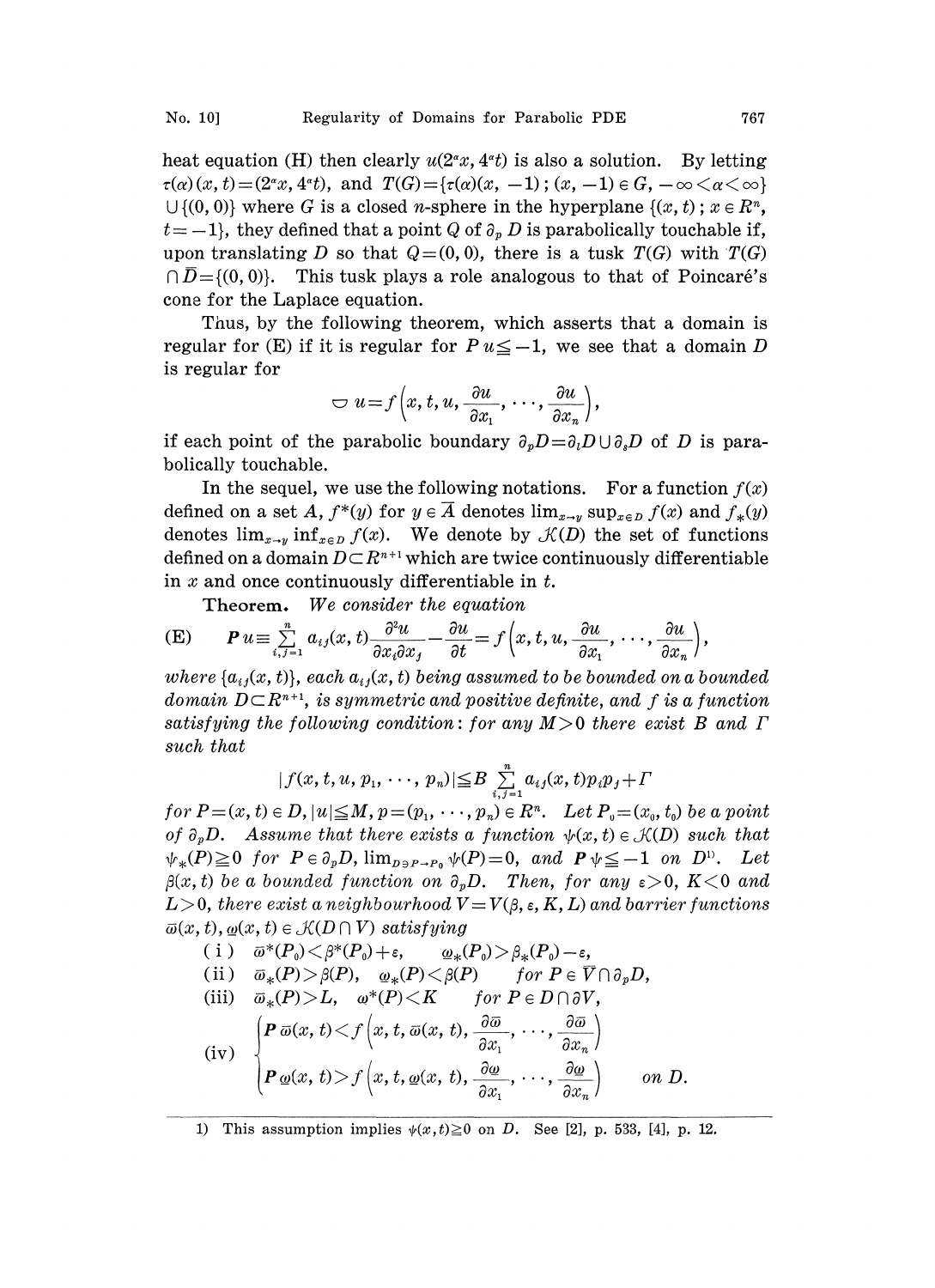## 768 H. MURAKAMI [Vol. 48,

**Proof.** Since  $K, L$  are arbitrary constants, we may assume that  $-K=L>$ sup  $\{\left|\beta(x, t)\right|; (x, t) \in \partial_p D\}$ . Let  $C=2L=L-K$ . Then by the assumption of the theorem, there exist  $B=B(M)$  and  $T=T(M)$  such that

$$
|f(x, t, u, p_1, \cdots, p_n)| \leq B \sum a_{ij}(x, t) p_i p_j + \Gamma
$$
  
for  $(x, t) \in D$ ,  $|u| \leq M$ ,  $-\infty < p_i < \infty$   $(i=1, \cdots, n)$ . Since  

$$
\beta^*(P_0) = \lim_{\delta_p D \ni P \to P_0} \beta(P), \qquad \beta_*(P_0) = \lim_{\delta_p D \ni P \to P_0} \beta(P),
$$

there exists a cylindrical neighbourhood  $\{(x, t)$ ;  $|x-x_0|<\delta$ ,  $|t-t_0|<\eta\}$  of  $P_0$  such that  $\beta_*(P_0)-\varepsilon/2<\beta(P)<\beta^*(P_0)+\varepsilon/2$  for  $P=(x, t) \in \partial_p D$  in this neighbourhood. Letting

$$
\phi(x) = \frac{1}{C_1} \{ \exp (CC_1 |x - x_0|^2 / \delta^2) - 1 \},\
$$

we set

$$
\overline{\omega}(x,t) = \frac{1}{C_1} \log [C_1\{N\psi(x,t) + \phi(x)\} + 1] + C_2|t - t_0|^2 + \beta^*(P_0) + \frac{\varepsilon}{2},
$$
  

$$
\omega(x,t) = \frac{-1}{C_1} \log [C_1\{N\psi(x,t) + \phi(x)\} + 1] - C_2|t - t_0|^2 + \beta_*(P_0) - \frac{\varepsilon}{2},
$$

where  $C_1, C_2$  and N are constants to be determined later.

Since  $\lim_{p\to P^+} \psi(P)=0$  and  $\lim_{p\to P^+} \phi(x)=0$ , we have

$$
\lim_{D\ni P\to P_0}\overline{\omega}(P) = \beta^*(P_0) + \frac{\varepsilon}{2},
$$

which shows that  $\bar{\omega}(P)$  satisfies (i).

Let  $U = \{(x, t) : |x - x_0| < \delta, |t - t_0| < \eta\}$ , and  $S = \{(x, t) \in U \cap D : N\psi(x, t)\}$  $+\phi(x)\geq(1/C_1)$  (exp  $CC_1-1$ ). Then  $P_0=(x_0, t_0)$  is not in S. Let V be the largest open neighbourhood of  $P_0$  in U such that  $V \subset U - S$ .<br>For  $P = (x, t) \in \overline{V} \cap \partial_n D$  we have

For 
$$
P=(x, t) \in \overline{V} \cap \partial_p D
$$
 we have  
\n
$$
\overline{\omega}_*(P) = \frac{1}{C_1} \log [C_1 \{ N \psi_*(P) + \phi(x) \} + 1] + C_2 |t - t_0|^2 + \beta^*(P_0) + \frac{\varepsilon}{2}
$$
\n
$$
\geq \beta^*(P_0) + \frac{\varepsilon}{2} > \beta(P),
$$

which shows that  $\bar{\omega}(P)$  satisfies (ii).

 $\frac{1}{2} > \beta(P),$ <br>
?) satisfie<br>  $(x, t) \in D$ <br>
?) -1]. F For (iii), let  $P=(x, t) \in D \cap \partial V$ . Note that if  $|x-x_0| \geq \delta$ , then  $\phi(x)$  $\geq (1/C_1)$  [exp  $(CC_1\delta^2/\delta^2)-1$ ]. Hence V is in the cylinder  $|x-x_0|<\delta$ . But  $\partial V$  may meet the upper and lower boundary of U. If  $P \in \partial V$  is on the upper or lower boundary of  $U$ , then

$$
\overline{\omega}(P) = \frac{1}{C_1} \log [C_1\{N\psi(P) + \phi(x)\} + 1] + C_2 \eta^2 + \beta^*(P_0) + \frac{\varepsilon}{2}.
$$

We shall take  $C_2$  so large that  $C_2\eta^2+\beta^*(P_0)+\epsilon/2>L$  (and  $-C_2\eta^2+\beta_*(P_0)$ )  $-\varepsilon/2\langle K\rangle$ . If  $P\in \partial V$  is not on either the upper or the lower boundary of U, then  $N\psi(P)+\phi(x)\geq (1/C_1)$  (exp  $CC_1-1$ ). In this case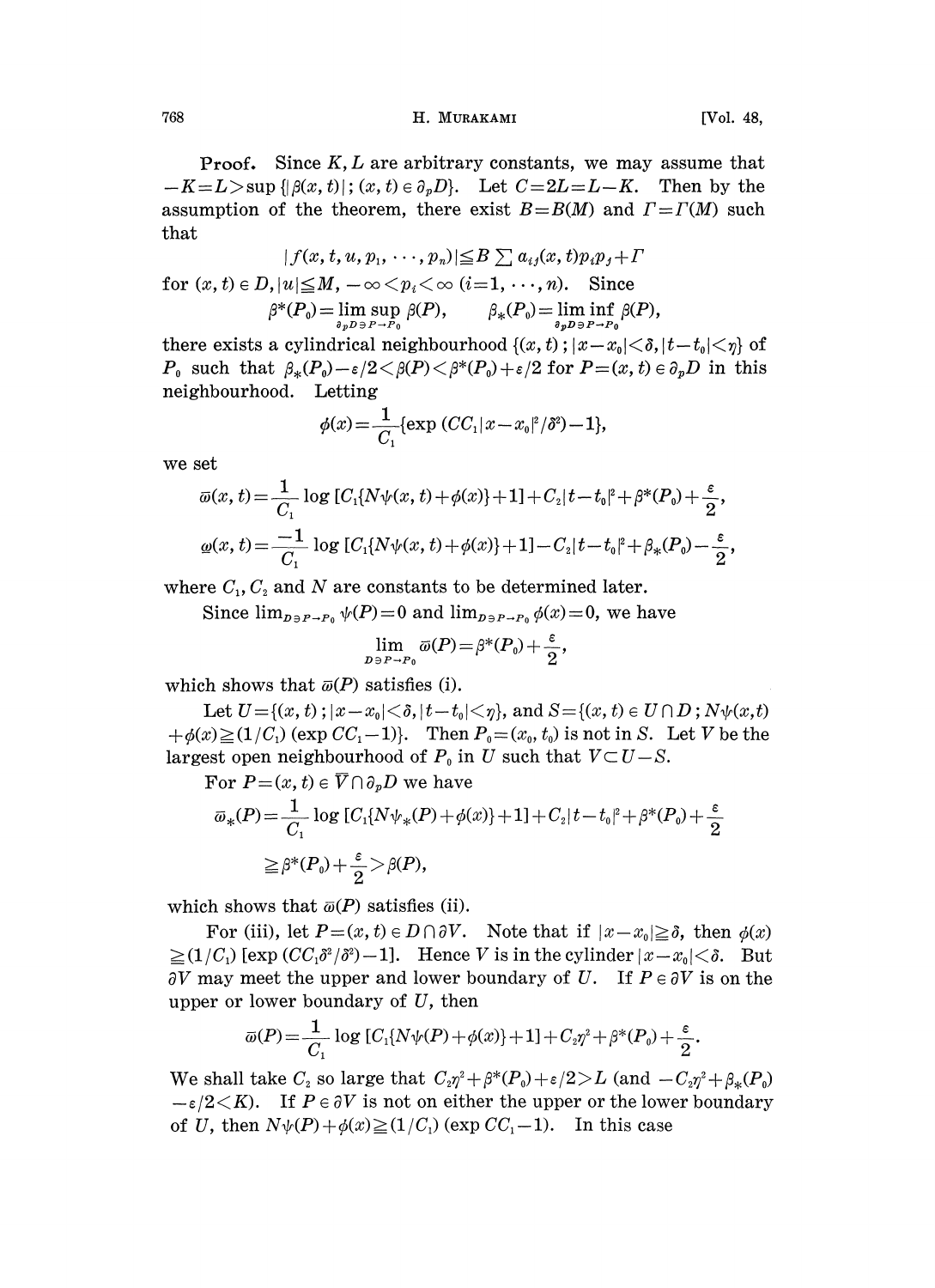$$
\overline{\omega}(P) \geq \frac{1}{C_1} \log \left[ C_1 \frac{1}{C_1} \left( \exp CC_1 - 1 \right) + 1 \right] + C_2 |t - t_0|^2 + \beta^*(P_0) + \frac{\varepsilon}{2}
$$
  
\n
$$
\geq C + \beta^*(P_0) + \frac{\varepsilon}{2} = L - K + \beta^*(P_0) + \frac{\varepsilon}{2} \geq L + \frac{\varepsilon}{2}.
$$
  
\nWe have  $\overline{\omega}^*(P) > L$  on  $D \cap \partial V$ , which proves (iii).  
\nWe shall now prove (iv). Since

Thus we have  $\overline{\omega}^*(P) > L$  on  $D \cap \partial V$ , which proves (iii).

We shall now prove (iv). Since

$$
\frac{\partial \overline{\omega}}{\partial x_i} = \frac{\frac{\partial}{\partial x_i}(N\psi + \phi)}{C_1(N\psi + \phi) + 1},
$$
\n
$$
\frac{\partial^2 \overline{\omega}}{\partial x_i \partial x_j} = \frac{\frac{\partial^2}{\partial x_i \partial x_j}(N\psi + \phi)}{C_1(N\psi + \phi) + 1} - \frac{C_1 \frac{\partial}{\partial x_i}(N\psi + \phi) \frac{\partial}{\partial x_j}(N\psi + \phi)}{\{C_1(N\psi + \phi) + 1\}^2},
$$

and

$$
\frac{\partial \overline{\omega}}{\partial t} = \frac{N \frac{\partial \psi}{\partial t}}{C_1(N\psi + \phi) + 1} + 2C_2(t - t_0),
$$

we have

$$
\mathbf{P} \overline{\omega} = \sum_{i,j=1}^{n} a_{ij}(x,t) \frac{\partial^2 \overline{\omega}}{\partial x_i \partial x_j} - \frac{\partial \overline{\omega}}{\partial t} = \frac{N \left\{ \sum a_{ij}(x,t) \frac{\partial^2 \psi}{\partial x_i \partial x_j} - \frac{\partial \psi}{\partial t} \right\}}{C_1(N\psi + \phi) + 1} + \frac{\sum a_{ij}(x,t) \frac{\partial^2 \phi}{\partial x_i \partial x_j}}{C_1(N\psi + \phi) + 1} - C_1 \frac{\sum a_{ij}(x,t) \frac{\partial}{\partial x_i} (N\psi + \phi) \frac{\partial}{\partial x_j} (N\psi + \phi)}{C_1(N\psi + \phi) + 1]^2} - 2C_2(t - t_0).
$$

Since

$$
\frac{\partial \phi}{\partial x_i} = \frac{2C}{\delta^2} \exp (CC_1 |x - x_0|^2 / \delta^2)(x^i - x_0^i)
$$

and

$$
\frac{\partial^2 \phi}{\partial x_i \partial x_j} = \left\{ 2\delta_{ij} + 4(x^i - x_0^i) (x^j - x_0^j) \frac{CC_1}{\delta^2} \right\} \frac{C}{\delta^2} \exp (CC_1 |x - x_0|^2 / \delta^2),
$$

we have

$$
\frac{\partial \varphi}{\partial x_i \partial x_j} = \left\{ 2\delta_{ij} + 4(x^i - x_0^i) (x^j - x_0^j) \frac{C_1}{\delta^2} \right\} \frac{C}{\delta^2} \exp (CC_1 |x - x_0|^2 / \delta^2)
$$
  
\nhave  
\n
$$
\sum_{i,j=1}^n a_{ij}(x, t) \frac{\partial^2 \phi}{\partial x_i \partial x_j} = 2 \sum_{i=1}^n a_{ii}(x, t) \frac{C}{\delta^2} \exp (CC_1 |x - x_0|^2 / \delta^2)
$$
  
\n
$$
+ \frac{4C^2 C_1}{\delta^4} \left[ \sum_{i \neq j} a_{ij}(x, t) (x^i - x_0^i) (x^j - x_0^j) \right]
$$
  
\n
$$
\exp (CC_1 |x - x_0|^2 / \delta^2).
$$

Set  $A_1 = \sup \sum a_{ii}(x, t)$ ,  $A_2 = \sup \sum a_{ij}(x, t) \xi_i \xi_j$  for  $(x, t) \in D$ ,  $|\xi|=1$ . Then

$$
\sum_{i,j=1}^n a_{ij}(x,t) \frac{\partial^2 \phi}{\partial x_i \partial x_j} \leq \frac{C}{\delta^2} (2A_1 + 4A_2 CC_1 |x - x_0|^2 / \delta^2) \exp (CC_1 |x - x_0|^2 / \delta^2).
$$
  
Therefore